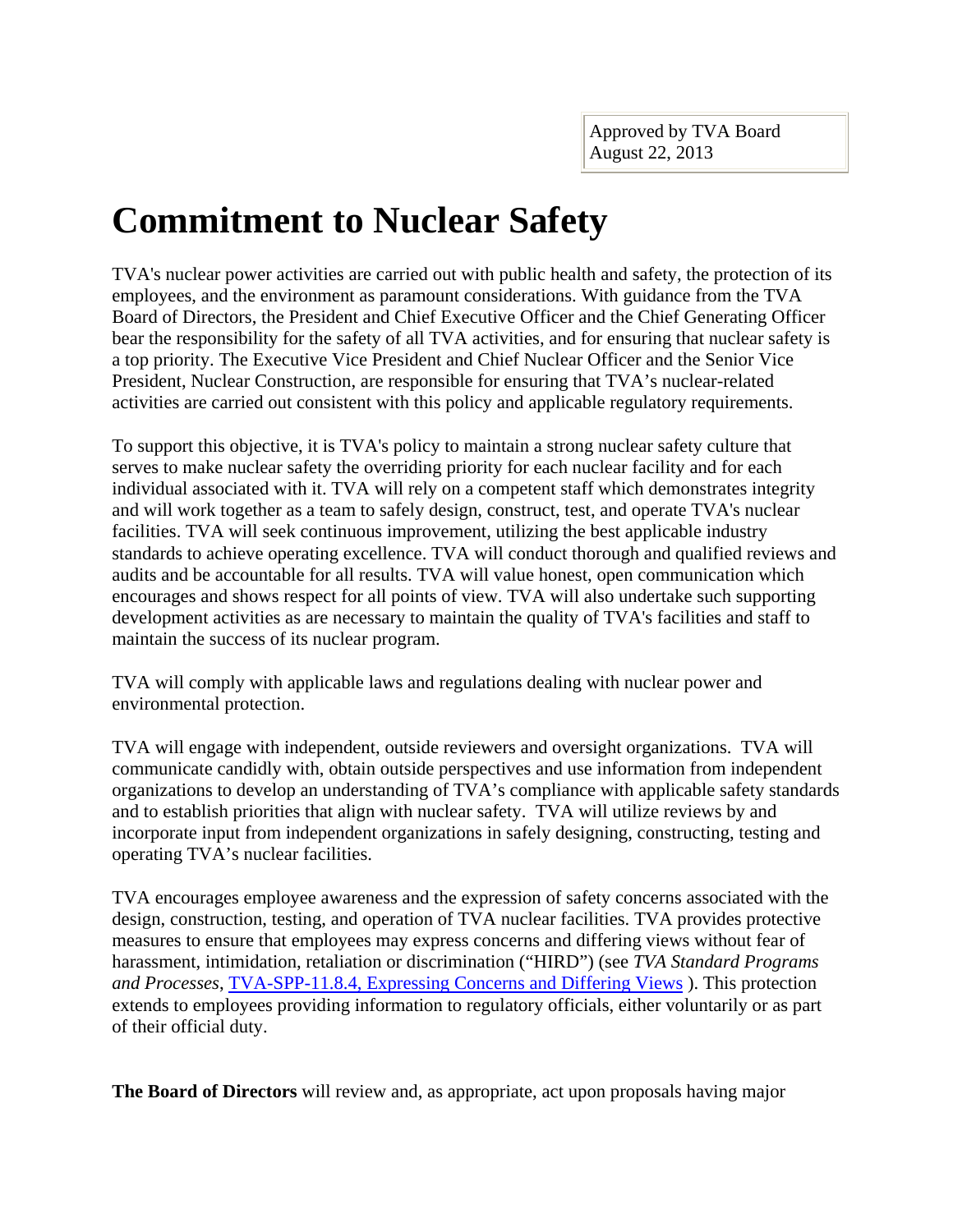nuclear safety significance, including proposals to file applications for nuclear plant early site permits, construction permits, combined licenses, operating licenses, operating license extensions, or proposals to cease nuclear plant operations.

**The President and Chief Executive Officer** will recommend each of the above-mentioned activities to the Board of Directors and, in addition, review and, as appropriate, act upon:

- 1. Proposals involving disagreement about nuclear safety requirements between TVA and a nuclear regulatory agency that have advanced to the level of an appeal to a nuclear regulatory agency office head.
- 2. Employee safety concerns that have not been resolved by the Chief Generating Officer, the Executive Vice President and Chief Nuclear Officer or the Senior Vice President, Nuclear Construction, to the satisfaction of the concerned employee.

**The Chief Generating Officer** is responsible for ensuring that production concerns do not override concerns regarding safe operation of TVA's nuclear facilities. Acting as a liaison to and in conjunction with the President and Chief Executive Officer, the Chief Generating Officer reviews and, as appropriate, acts upon:

- 1. Employee safety concerns that have not been resolved by the Executive Vice President and Chief Nuclear Officer or the Senior Vice President, Nuclear Construction, to the satisfaction of the concerned employee.
- 2. Reports containing final recommendations or proposed actions related to HIRD for expressing safety concerns about TVA's nuclear activities.
- 3. TVA comments or recommendations regarding nuclear safety regulations that involve significant new or controversial safety issues.

**The Executive Vice President and Chief Nuclear Officer** and the **Senior Vice President, Nuclear Construction**, are responsible for establishing and maintaining a strong nuclear safety culture. That is, the core values and behaviors resulting from a collective commitment by leaders and individuals to emphasize safety over competing goals to ensure protection of people and the environment. Nuclear safety is the overriding priority. TVA policies, principles, values, and procedures reflect the individual commitments, the management commitments, and the management systems that embody the following traits of a healthy nuclear safety culture:

- 1. All individuals take personal responsibility for safety. Responsibility and authority for nuclear safety are well defined and clearly understood. Reporting relationships, positional authority, and team responsibility emphasize the overriding importance of nuclear safety.
- 2. Individuals avoid complacency and continuously challenge existing conditions and activities in order to identify discrepancies that might result in error or inappropriate action. All employees are watchful for assumptions, anomalies, values, conditions, or activities that can have an undesirable effect on plant safety.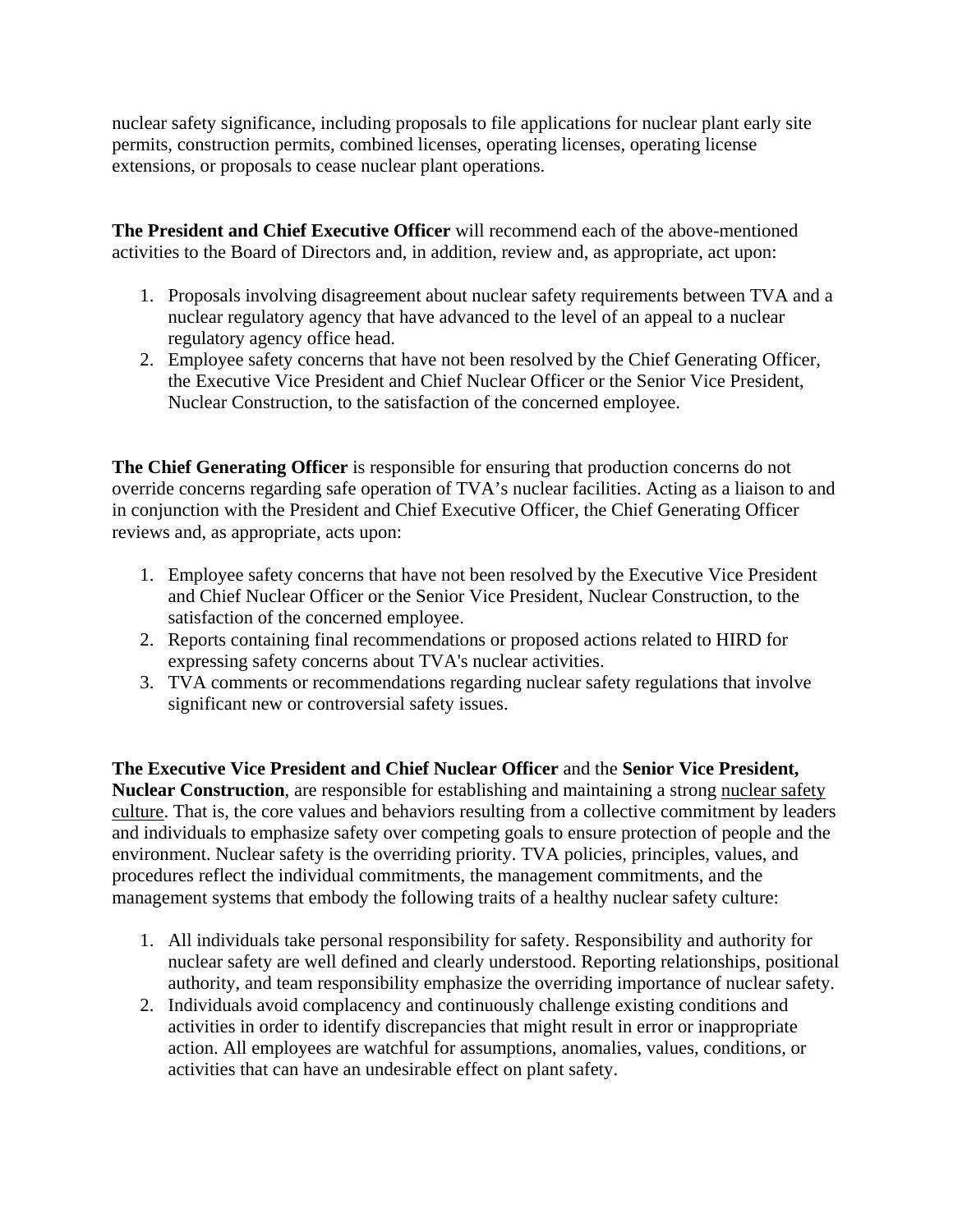- 3. Communications maintain a focus on safety. Safety communication is broad and includes plant-level communication, job-related communication, worker-level communication, equipment labeling, operating experience, and documentation. Leaders use formal and informal communication to convey the importance of safety. The flow of information up the organization is considered to be as important as the flow of information down the organization.
- 4. Leaders demonstrate a commitment to safety in their decisions and behaviors. Executive and senior managers are the leading advocates of nuclear safety and demonstrate their commitment both in word and action. The nuclear safety message is communicated frequently and consistently, occasionally as a stand-alone theme. Leaders throughout the nuclear organization set an example for safety. Corporate policies emphasize the overriding importance of nuclear safety.
- 5. Decisions that support or affect nuclear safety are systematic, rigorous, and thorough. Operators are vested with the authority and understand the expectation, when faced with unexpected or uncertain conditions, to place the plant in a safe condition. Senior leaders support and reinforce conservative decisions.
- 6. Trust and respect permeate the organization. A high level of trust is established in the organization, fostered, in part, through timely and accurate communication. Differing professional opinions are encouraged, discussed, and resolved in a timely manner. Employees are informed of steps taken in response to their concerns.
- 7. Opportunities to learn about ways to ensure safety are sought out and implemented. Operating experience is highly valued, and the capacity to learn from experience is well developed. Training, self-assessments, and benchmarking are used to stimulate learning and improve performance. Nuclear safety is kept under constant scrutiny through a variety of monitoring techniques, some of which provide an independent "fresh look."
- 8. Issues potentially affecting safety are promptly identified, fully evaluated, and promptly addressed and corrected commensurate with their significance. Identification and resolution of a broad spectrum of problems, including organizational issues, are used to strengthen safety and improve performance.
- 9. A safety-conscious work environment is maintained where personnel feel free to raise safety concerns without fear of HIRD. The organization creates, maintains, and evaluates policies and processes that allow personnel to raise concerns freely.
- 10. The process of planning and controlling work activities is implemented so that safety is maintained. Work management is a deliberate process in which work is identified, selected, planned, scheduled, closed, and critiqued. The entire organization is involved in and fully supports the process.

**The Executive Vice President and Chief Nuclear Officer** is responsible for ensuring the safe operation of TVA's nuclear generation facilities. The Executive Vice President and Chief Nuclear Officer oversees all aspects associated with plant operations and has the authority to establish management policies and procedures related to nuclear power operations safety issues and activities. The Executive Vice President and Chief Nuclear Officer is responsible for submitting operating license amendments and any other necessary operations-related documentation including comments on or recommendations for changes to existing or proposed nuclear regulatory requirements affecting nuclear plant operations, as well as responses to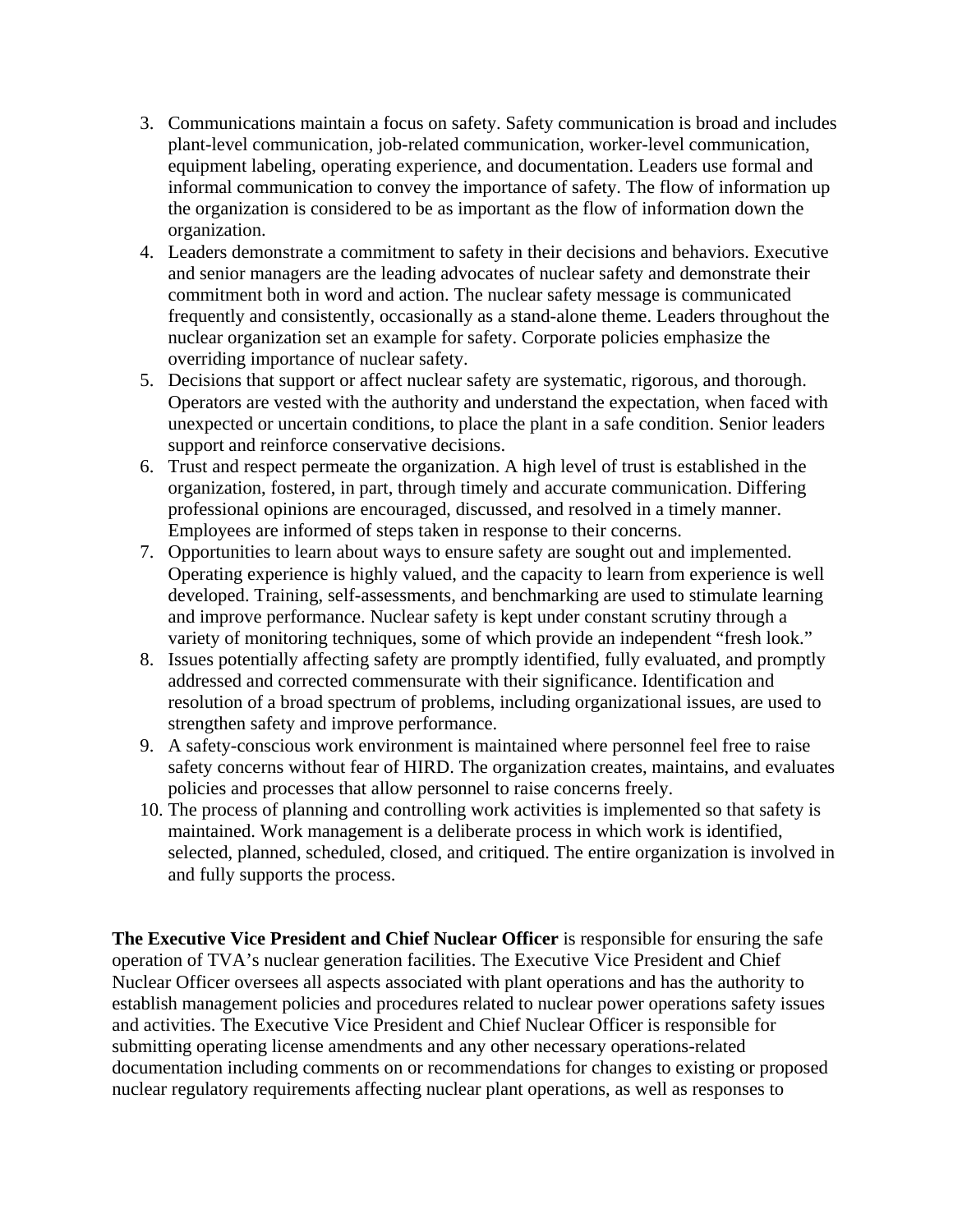Orders, violation notices, and other associated nuclear-related correspondence. The Executive Vice President and Chief Nuclear Officer is responsible for ensuring that all such activities are conducted in accordance with applicable regulatory requirements.

**The Senior Vice President, Nuclear Construction**, is responsible for ensuring the safe design, construction, and testing of TVA's pre-operational nuclear generation facilities. The Senior Vice President, Nuclear Construction, oversees the design, construction, and pre-operational testing of TVA's nuclear facilities and has the authority to establish management policies and procedures associated with related nuclear safety issues. The Senior Vice President, Nuclear Construction, is responsible for submitting applications for nuclear plant early site permits, construction permits, combined licenses, and operating licenses. The Senior Vice President, Nuclear Construction, is responsible for preparing necessary licensing documentation, comments on or recommendations for changes to existing or proposed nuclear regulatory requirements affecting nuclear plant design, construction, or pre-operational testing as well as responses to Orders, violation notices, and other associated nuclear-related correspondence. The Senior Vice President, Nuclear Construction, is responsible for ensuring that all such activities are conducted in accordance with applicable regulatory requirements.

**The Executive Vice President and Chief Nuclear Officer** and the **Senior Vice President, Nuclear Construction**, are authorized to undertake such studies, activities, or programs within their organizations deemed necessary to improve the safety, reliability, and efficiency of TVA's nuclear facilities, including those which address the added ability to respond to unexpected internal or extreme external events. The Executive Vice President and Chief Nuclear Officer and the Senior Vice President, Nuclear Construction, inform the President and Chief Executive Officer about issues that could significantly affect the safety or schedule of nuclear plant design, construction, testing, or operations and provide reports on regulatory compliance. The Executive Vice President and Chief Nuclear Officer and the Senior Vice President, Nuclear Construction, also keep the President and Chief Executive Officer informed on a regular basis and as significant events occur regarding the design, construction, testing, or operational performance of TVA's nuclear plants and are responsible for matters relating to the reporting of defects, noncompliances, events, and other nuclear power matters reportable under the regulations of the Nuclear Regulatory Commission.

**The Executive Vice President and Chief Nuclear Officer** and the **Senior Vice President, Nuclear Construction**, are responsible for establishing processes and procedures within their respective organizations to accept, assess, and reach determinations about nuclear power safety issues that could potentially be reportable to regulatory agencies and provide information to other TVA organizations on compliance with reporting requirements and posting of notices to employees involved in nuclear power-related activities. The Executive Vice President and Chief Nuclear Officer and the Senior Vice President, Nuclear Construction, are also responsible for ensuring that activities associated with their respective responsibilities are in compliance with TVA's principles, standards, practices, and procedures.